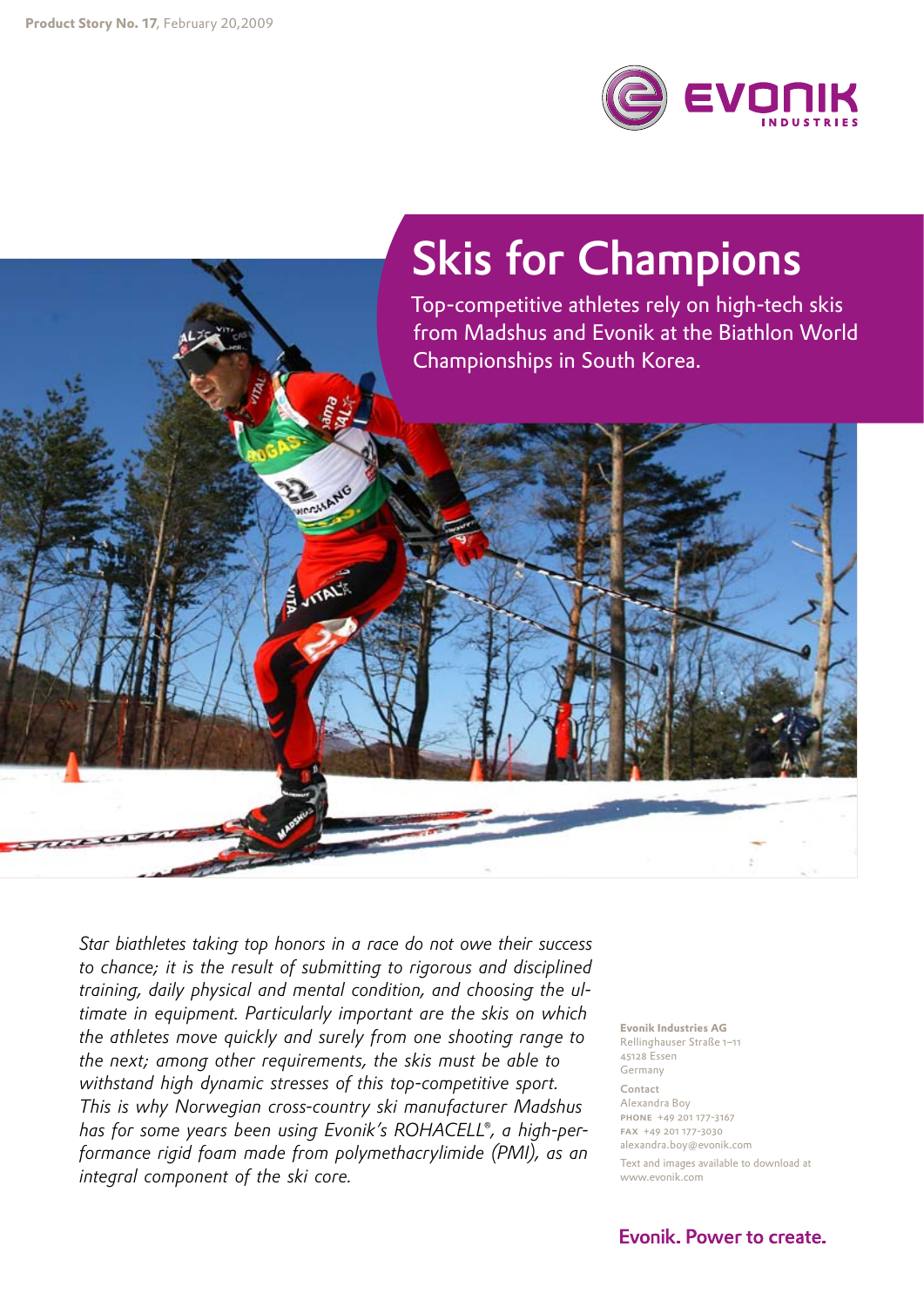

The crème de la crème of biathletes are now gathered in Pyeongchang, South Korea, where the new world champions of the slopes and shooting ranges will be crowned till February 22. The Olympic champions Kati Wilhelm and Michael Greis have stepped up on the winners' podium, as has Norway's biathlon icon Ole Einar Björndalen. All three rely on high-performance skis from the Norwegian manufacturer Madshus—and so, essentially, on a product by Evonik.

World and Olympic champion Kati Wilhelm regularly goes to a sports facility in Sweden to test new ski models in the ski tunnel, because when it comes to competing, it is not just about fitness and physical strength. The quality of the skis makes a difference, too. "Because they play a very important role in competition, you also have to invest a lot of time in selecting and testing things so that you get perfectly designed skis that are suited to the conditions. Indeed, you've got to rise to the challenge successfully with your skis," emphasizes Kati Wilhelm with a wink of the eye.



According to Madshus' development manager, Gunnar Bjertnaes, ROHACELL®, a high-performance rigid foam from Evonik's Performance Polymers Business Unit, is distinguished by its outstanding dynamic properties; in addition, its ease of shaping makes for excellent processing.

Solid, rigid, and extraordinarily light. ROHACELL® is an ideal material for lightweight, yet durable skis. Made with a sandwich composite, the skis feature optimal flexibility and dynamics at low weight. Evonik's product is used as a material in the box construction—an interior foam core surrounded by a layer of carbon fiber-reinforced plastic.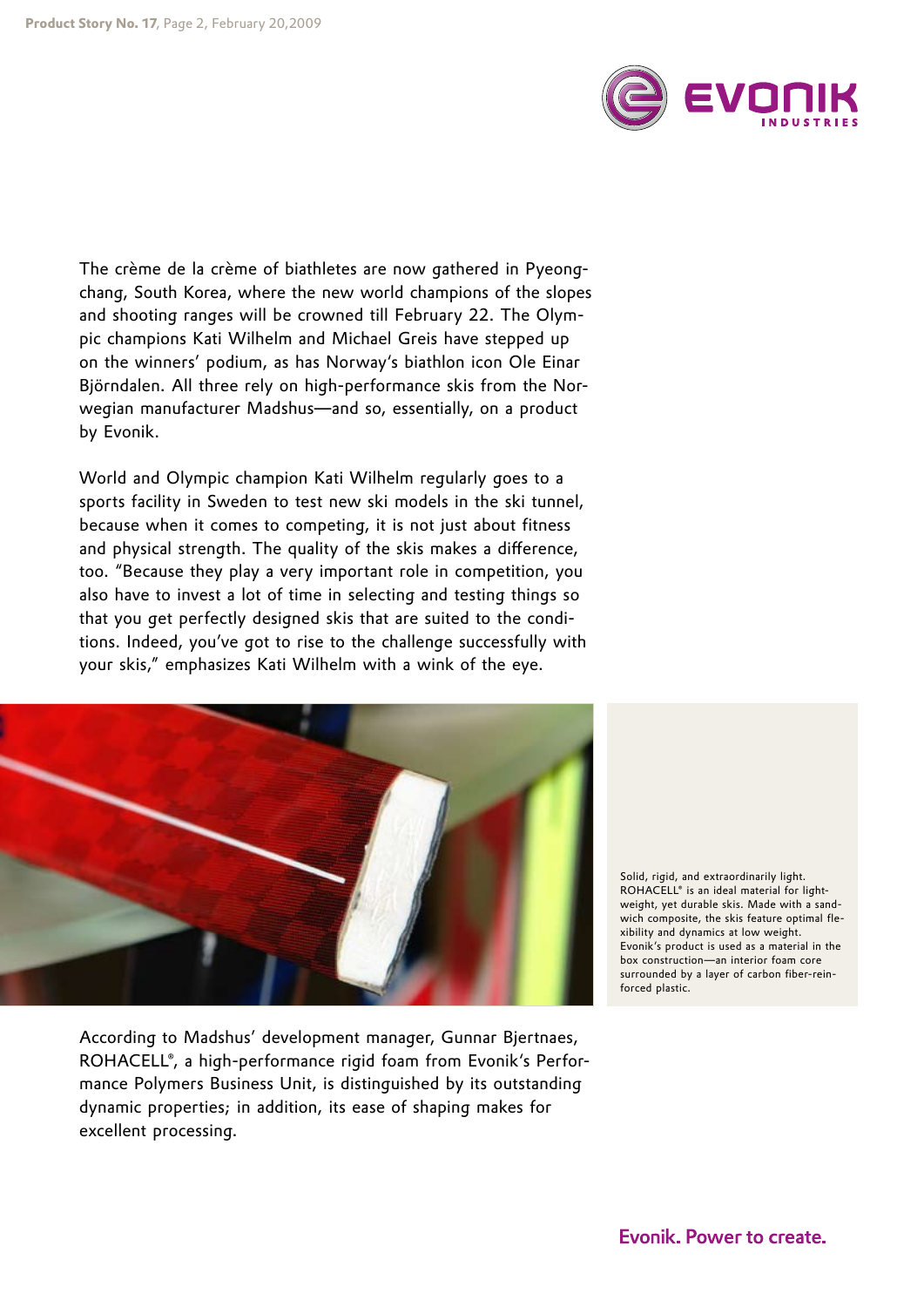

"And this sandwich core material from Darmstadt allows a dramatic reduction in the weight of the skis," says Bjertnaes. For each gram of weight, an athlete has to expend more energy.



Evonik's high-tech material is extremely strong and rigid, properties attributable to the even distribution of small air bubbles in the foam structure. The highly rigid PMI foam can be durably combined with all conventional plastics, by means of bonding or pressing, to give composites capable of taking extreme punishment. This makes it an ideal material for skis that are light as well as robust. The sandwich composite with which the skis are made improves their flexibility and dynamics while keeping their weight to a minimum. The foam's high heat distortion temperature and excellent creep compression resistance also allow considerably reduced production times, which is important to ski manufacturers

Where exactly is ROHACELL® used in Madshus skis? "We use this material in a box structure with an internal foam core sheathed by a carbon and fiberglass reinforced plastics," says Bjertnaes. Madshus has used Evonik's material in this way to develop top quality racing skis under the Nanosonic model name. The Norwegian company has thus achieved a dramatic weight reduction in relation to skis with other foam core materials.

Winning gold with ROHACELL®: For topnotch biathlete Kati Wilhelm, the quality of the skis is just as important as fitness and physical strength. "Skis are very important for competition. By that I mean you have to invest a lot of time to get perfectly designed skis that are suited to the conditions." The investment has paid off—with gold and silver at the 2009 World Championship in South Korea.